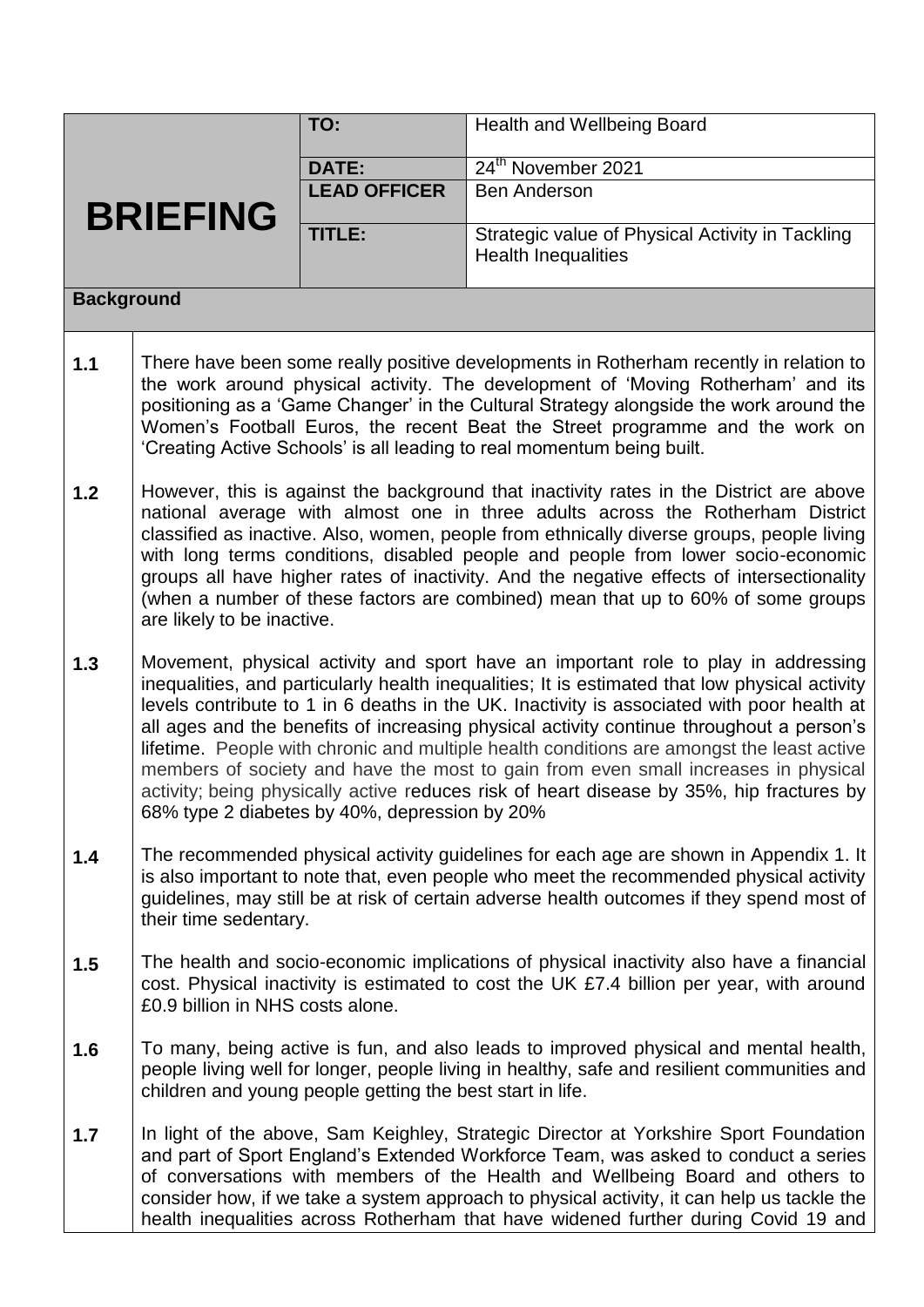|                   | subsequent lockdowns.                                                                                                                                                                                                                                                                                                                                                                                                                                                                                                                                                                                                                                                                                                               |  |  |
|-------------------|-------------------------------------------------------------------------------------------------------------------------------------------------------------------------------------------------------------------------------------------------------------------------------------------------------------------------------------------------------------------------------------------------------------------------------------------------------------------------------------------------------------------------------------------------------------------------------------------------------------------------------------------------------------------------------------------------------------------------------------|--|--|
| 1.8               | This report sets out the key messages arising from those conversations. Health and<br>Wellbeing Board members are asked to consider these and commit to collaborative<br>working to achieve at least 2 of the proposals that could make a step change in<br>reducing the number of Rotherham residents who are inactive, particularly the people<br>that could benefit most.                                                                                                                                                                                                                                                                                                                                                        |  |  |
| 1.9               | A full list of people involved in these conversations is attached as Appendix 2                                                                                                                                                                                                                                                                                                                                                                                                                                                                                                                                                                                                                                                     |  |  |
| <b>Key Issues</b> |                                                                                                                                                                                                                                                                                                                                                                                                                                                                                                                                                                                                                                                                                                                                     |  |  |
| 2.1               | Everyone who took part in a conversation agreed that physical activity could add value<br>to their organisation and objectives and, in doing so, help tackle health inequalities.                                                                                                                                                                                                                                                                                                                                                                                                                                                                                                                                                   |  |  |
| 2.2               | Health and Wellbeing Board members also felt physical activity can add value to the<br>Board's 4 shared priorities; improved physical and mental health, people living well for<br>longer, people living in healthy, safe and resilient communities and giving children and<br>young people the best start in life.                                                                                                                                                                                                                                                                                                                                                                                                                 |  |  |
| 2.3               | There was general recognition that there isn't a single bullet that will fix the high<br>inactivity rates across Rotherham and achieve the health and social benefits associated<br>with being active. It is complex; some people will be active because they enjoy it and<br>know it is good for their health (motivation, capability & opportunity); some people know<br>it is good for their health but haven't quite got round to doing anything (motivation,<br>capability but no opportunity); and some people might know it would be good for them<br>but don't feel it is for them, don't feel they could manage it and don't think about how it<br>could be part of their lives (no motivation, capability or opportunity) |  |  |
| 2.4               | Because tackling inactivity is complex, everyone recognised that we can't simply leave<br>the challenge to one or two people who have sport / physical activity/ public health in<br>their job titles. Rather, we need to take a system approach, with everyone owning the<br>challenge and building physical activity into their work. Examples of this included:                                                                                                                                                                                                                                                                                                                                                                  |  |  |
| 2.4.1             | All public sector anchor organisations doing what they can as employers to get<br>and keep their workforces active. Everyone is doing something currently. Sharing<br>and learning between organisations about the best of what everyone is doing -<br>and providing constructive challenge to each other -could really accelerate this.<br>There was mention of having accreditation. Also, asking our key private sector<br>employers to join with us. In effect this could create a social movement across<br>public sector employers. Our emergency service partners have some particularly<br>good models to help keep their staff active to improve and maintain their physical<br>and mental wellbeing                       |  |  |
| 2.4.2             | Creating the conditions where social movements that normalise physical activity<br>can flourish. This should include promoting our open and green spaces and<br>public footpaths; involving people at the earliest stages in our planning, town<br>centre, active travel infrastructure plans, including good lighting and other<br>interventions that improve community safety; developing campaigns that reflect<br>'people like me' being active, on the basis we can't be what we can't see; co-<br>designed interventions so people can become active with their friends and family<br>(campaigns won't reach everyone)                                                                                                        |  |  |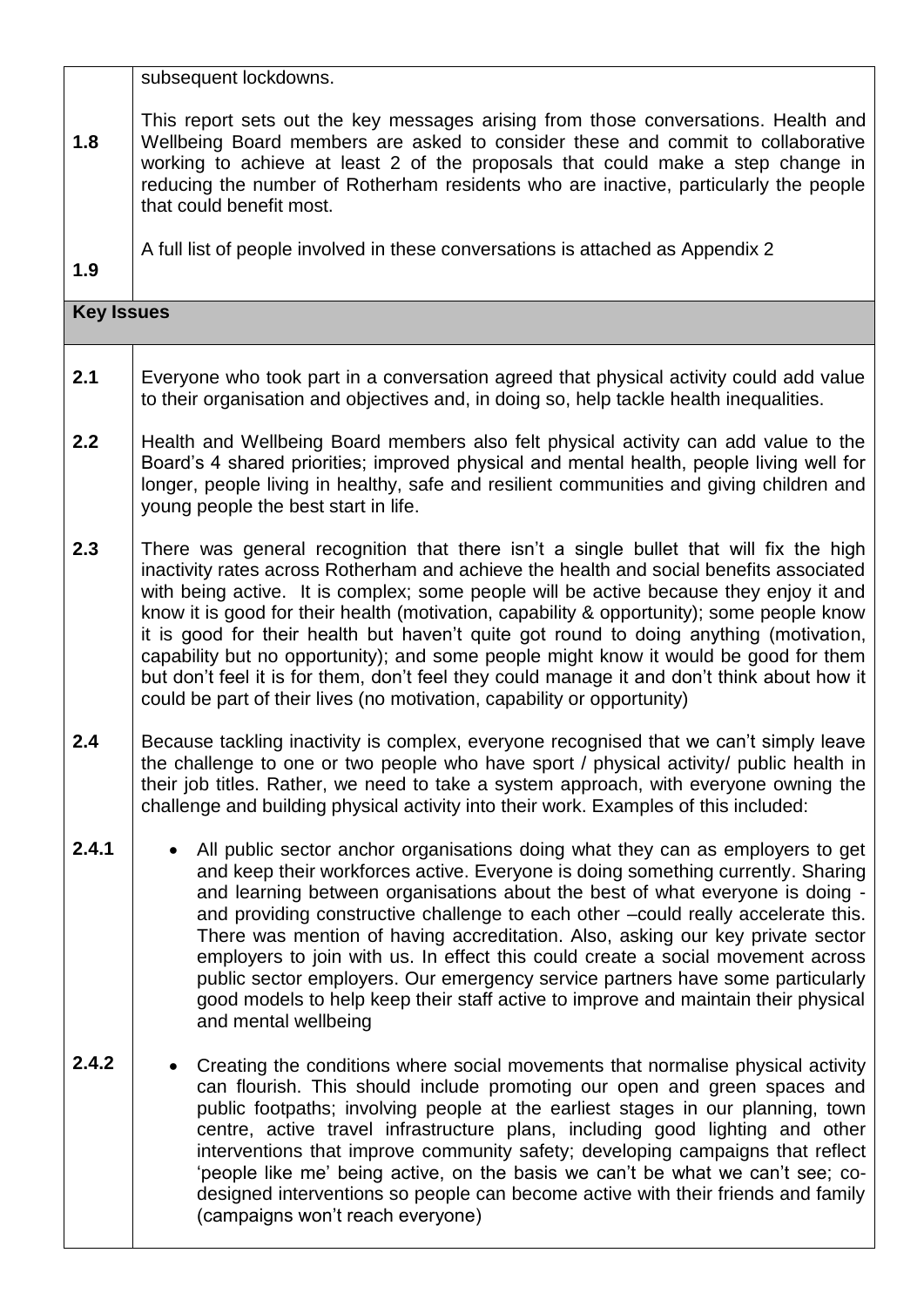| $\overline{2.4.3}$ |                                                                                                                                                                                                                                                                                                                                                                                                                                                                        | Using physical activity as one of the solutions to tackling issues identified through<br>ward and communities of interest plans, particularly loneliness and isolation,<br>improving mental wellbeing and tackling health inequalities                                                                                                                                                                                        |  |
|--------------------|------------------------------------------------------------------------------------------------------------------------------------------------------------------------------------------------------------------------------------------------------------------------------------------------------------------------------------------------------------------------------------------------------------------------------------------------------------------------|-------------------------------------------------------------------------------------------------------------------------------------------------------------------------------------------------------------------------------------------------------------------------------------------------------------------------------------------------------------------------------------------------------------------------------|--|
| 2.4.4              |                                                                                                                                                                                                                                                                                                                                                                                                                                                                        | Training front line workers across multiple organisations (prevention, early<br>intervention and clinical) to be confident to talk about and signpost people to<br>being active. i.e. Making Every Contact Count (MECC). There are some pockets<br>where this is already working well and sharing could help to amplify this across<br>the whole system.                                                                      |  |
| 2.4.5              |                                                                                                                                                                                                                                                                                                                                                                                                                                                                        | Create (even more?) diverse workforce teams that reflect the people we want to<br>be working with                                                                                                                                                                                                                                                                                                                             |  |
| 2.4.6              |                                                                                                                                                                                                                                                                                                                                                                                                                                                                        | Find the resource to further support VCSE organisations who are working with<br>the people you want to connect with                                                                                                                                                                                                                                                                                                           |  |
| 2.4.7              |                                                                                                                                                                                                                                                                                                                                                                                                                                                                        | Strengthen local social prescribing structures; including building the confidence<br>of G.P.'s and other prescribers to talk about the benefits of physical activity and<br>refer; develop an effective resource that connects with organisations and people<br>that are providing opportunities; develop personal relationships and connections<br>between referrers and VCSE organisations that are providing opportunities |  |
| 2.4.8              |                                                                                                                                                                                                                                                                                                                                                                                                                                                                        | Work with communities to ensure all physical activity and sport provision is<br>relevant and accessible to all communities; with particular reference to ethnically<br>diverse communities low use of leisure and swimming provision                                                                                                                                                                                          |  |
| 2.5                | Probably more important than the 'what' we need to do, is the 'how' we need to work<br>together. During conversations, people were asked about strategic ambitions that had<br>been successfully translated into action that benefitted communities. Examples were<br>wide ranging and mainly from outside the sport and physical activity world. Whatever<br>examples people gave, everyone talked about the same conditions that had created<br>success. These were: |                                                                                                                                                                                                                                                                                                                                                                                                                               |  |
|                    |                                                                                                                                                                                                                                                                                                                                                                                                                                                                        |                                                                                                                                                                                                                                                                                                                                                                                                                               |  |
| 2.5.1              |                                                                                                                                                                                                                                                                                                                                                                                                                                                                        | Strategic ownership; something that spoke to everyone, individually and                                                                                                                                                                                                                                                                                                                                                       |  |
| 2.5.2              |                                                                                                                                                                                                                                                                                                                                                                                                                                                                        | organisationally<br>Visible leadership across all parts of the system that needed to be involved                                                                                                                                                                                                                                                                                                                              |  |
| 2.5.3              | $\bullet$                                                                                                                                                                                                                                                                                                                                                                                                                                                              | Strong leadership which gives others mandate and cover to make things happen                                                                                                                                                                                                                                                                                                                                                  |  |
| 2.5.4<br>2.5.5     | $\bullet$<br>$\bullet$                                                                                                                                                                                                                                                                                                                                                                                                                                                 | A dedicated person to make it happen (not an add on to an existing day job)<br>Co-creation and collaboration between everyone who has a stake across the<br>whole system - including the VCSE and communities who have 'lived<br>experience'; identify people who are passionate about this. 'Spark Plug People'<br>who you know make things happen                                                                           |  |
| 2.5.6              | $\bullet$                                                                                                                                                                                                                                                                                                                                                                                                                                                              | Have clear vision and objectives                                                                                                                                                                                                                                                                                                                                                                                              |  |
| 2.5.7              | $\bullet$<br>$\bullet$                                                                                                                                                                                                                                                                                                                                                                                                                                                 | Don't make it complicated                                                                                                                                                                                                                                                                                                                                                                                                     |  |
| 2.5.8<br>2.5.9     | $\bullet$                                                                                                                                                                                                                                                                                                                                                                                                                                                              | Hold people to account<br>Measure success – the right success                                                                                                                                                                                                                                                                                                                                                                 |  |
| 2.5.10<br>2.5.11   | $\bullet$<br>$\bullet$                                                                                                                                                                                                                                                                                                                                                                                                                                                 | Take a whole person approach i.e. not just that someone is inactive<br>Identify and allocate the financial resources required                                                                                                                                                                                                                                                                                                 |  |